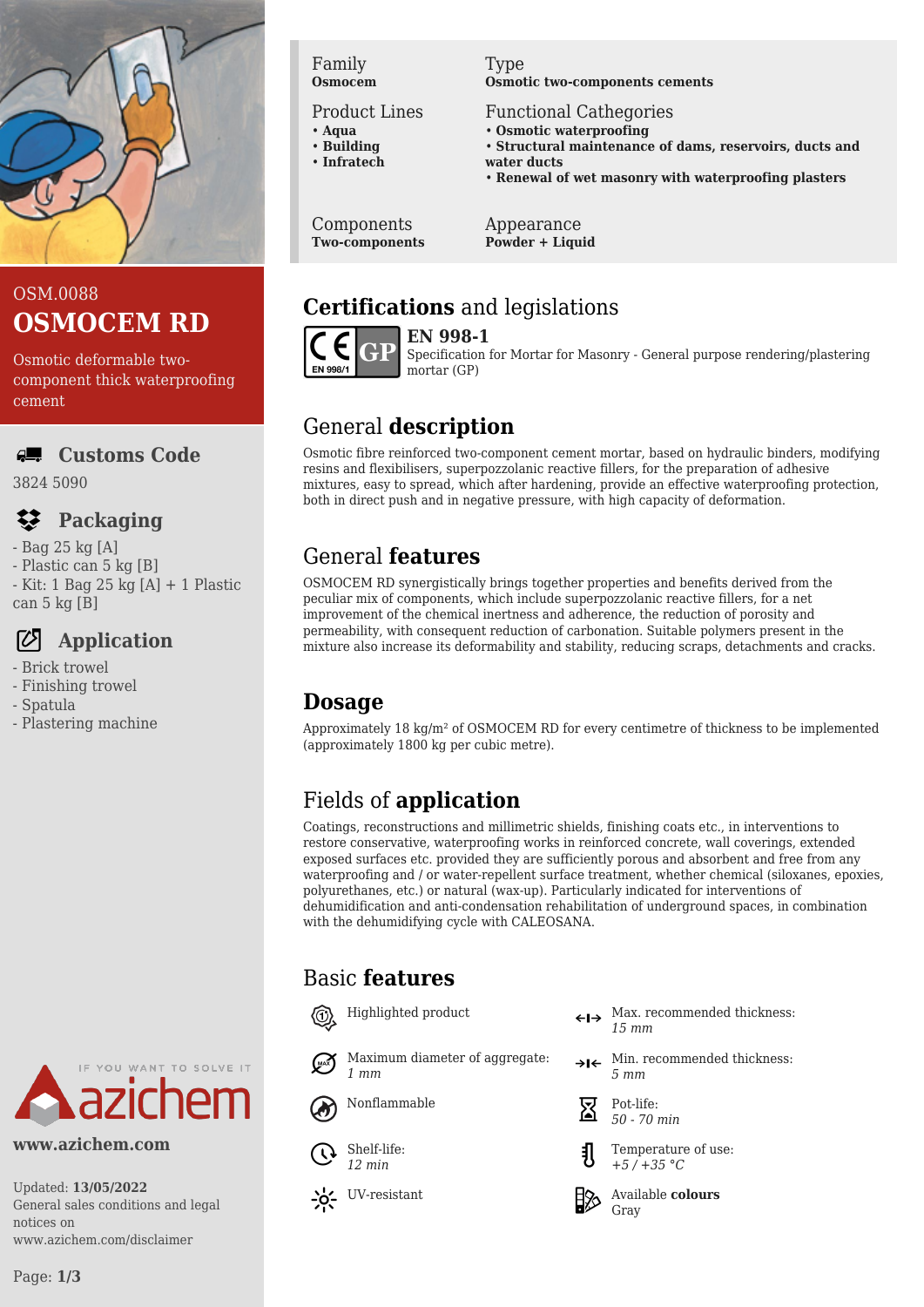### **Technical** specifications

*Bonding force (UNI EN 1015-12)*: 2.4 N/mm² *Capillary absorption (UNI EN 1015-18)*: 0.09 kg•h^0.5/m² *Compressive strength (UNI EN 1015-11)*: > 40 N/mm² *Darcy impermeability*:  $10^{-10}$  cm/s *Density (UNI EN 1015-6)*: 1900 kg/m³ *Flexural strength (UNI EN 1015-11)*: > 8 N/mm² *Static elastic modulus (EN 13142)*: 19000 N/mm²

## Tools **cleansing Applicable** on

#### • Water • Concrete

- Bricks
- Mixed walls (bricks and stones)
- Stone walls
- Rock walls

# Substrate **preparation**

Application surfaces should be clean, free of soiling, crumbling and non-adhering parts, dust, etc., water repellent treatments in general, etc. conveniently saturated with water until they reach the condition "saturated with dry surface". It is always advisable to prime the application support with approximately 100-150 g / m2 of COMPONENT B adhesive latex; in this way, at least three extraordinarily effective operations are carried out with a simple and fast priming: a) expulsion of the air from the surface porosity \_ stopper (with a drastic reduction of the wellknown blistering that occurs on elastic products with low thickness); b) decrease in the absorption of the support (to guarantee a suitable curing of the waterproof skim coat); c) increased adhesion thanks to the deep penetration of the polymeric component.

## **Instructions** for use

Mix the powder component (component A) with the hydrating solution (component B) with a drill at a low number of revolutions, pouring the powder progressively in the liquid, continue mixing until a homogeneous lump-free mixture is obtained. After mixing is completed wait a few minutes and stir again before proceeding with application.

To further improve the performance of the coating, insert a steel reinforcement mesh (wire 2 mm mesh and 5x5 cm) between layers.

## **Storage** and preservation

Store the product in its original packing, in a fresh and dry environment, avoiding frost and direct sunlight. Inadequate storage of the product may result in a loss of rheological performance. Protect from humidity.



**www.azichem.com**

Updated: **13/05/2022** General sales conditions and legal notices on www.azichem.com/disclaimer